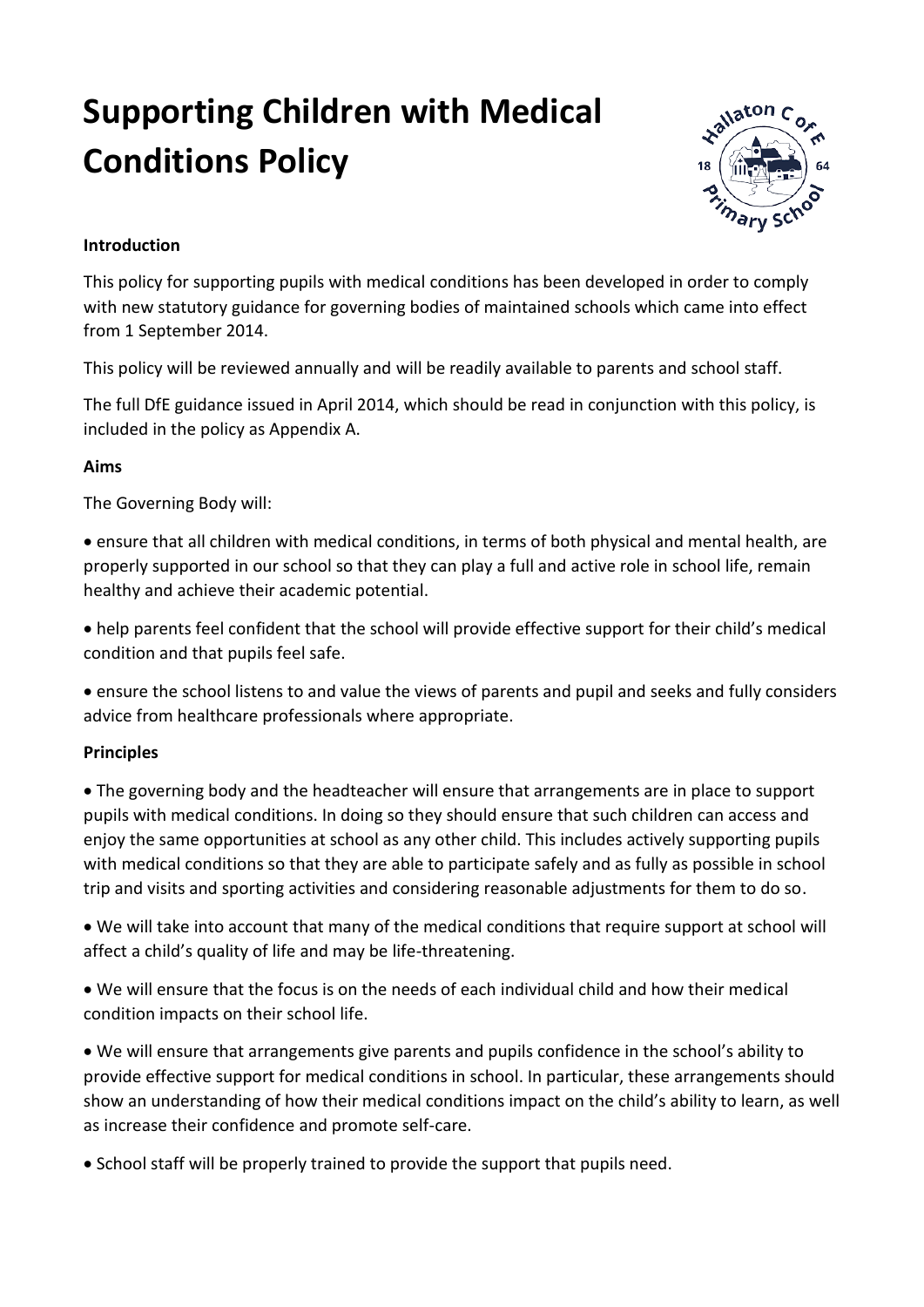## **Policy Implementation**

While retaining their statutory and legal responsibilities, the governing body will delegate overall responsibility for the effective implementation of the policy in our school to the headteacher, Mrs Diane Riley.

She will ensure that

- sufficient staff are suitably trained
- all relevant staff will be made aware of the child's condition

 cover arrangements are put in place in the case of staff absence or staff turnover to ensure someone is always available

any supply teachers are briefed about the child's condition

 risk assessments are in place for school visits, residential trips and other school activities outside of the normal timetable

monitoring and review of individual healthcare plans takes place.

## **Procedures to be followed when notification is received that a pupil has a medical condition.**

An Individual Health Care plan will be started as soon as notification has been received that a pupil has a medical condition and procedures should also be in place to cover any transitional arrangements:

For children starting school

Arrangements should be in place in time for the start of the relevant school term.

## New diagnosis of a medical condition or children joining the school mid-term

Arrangements should be put in place within two weeks.

It is not necessary to wait for a formal diagnosis before providing support to pupils. In cases where a pupil's medical condition is unclear, or where there is a difference of opinion, judgements will be needed about what support to provide based on the available evidence and to ensure that the right support can be put in place.

Plans should be drawn up in partnership between the school, parents, and a relevant healthcare professional who can best advise on the particular needs of the child. Pupils should also be involved whenever appropriate.

(Flowchart for model process for developing individual healthcare plan – see Annex A of DfE Guidance at Appendix A.)

The governing body requires the school to consider the following when deciding what to record on the Individual Healthcare Plan:

• the medical condition, its triggers, signs, symptoms and treatments;

 the pupil's resulting needs, including medication (dose, side-effects and storage) and other treatments, time, facilities, equipment, testing, access to food and drink where this is used to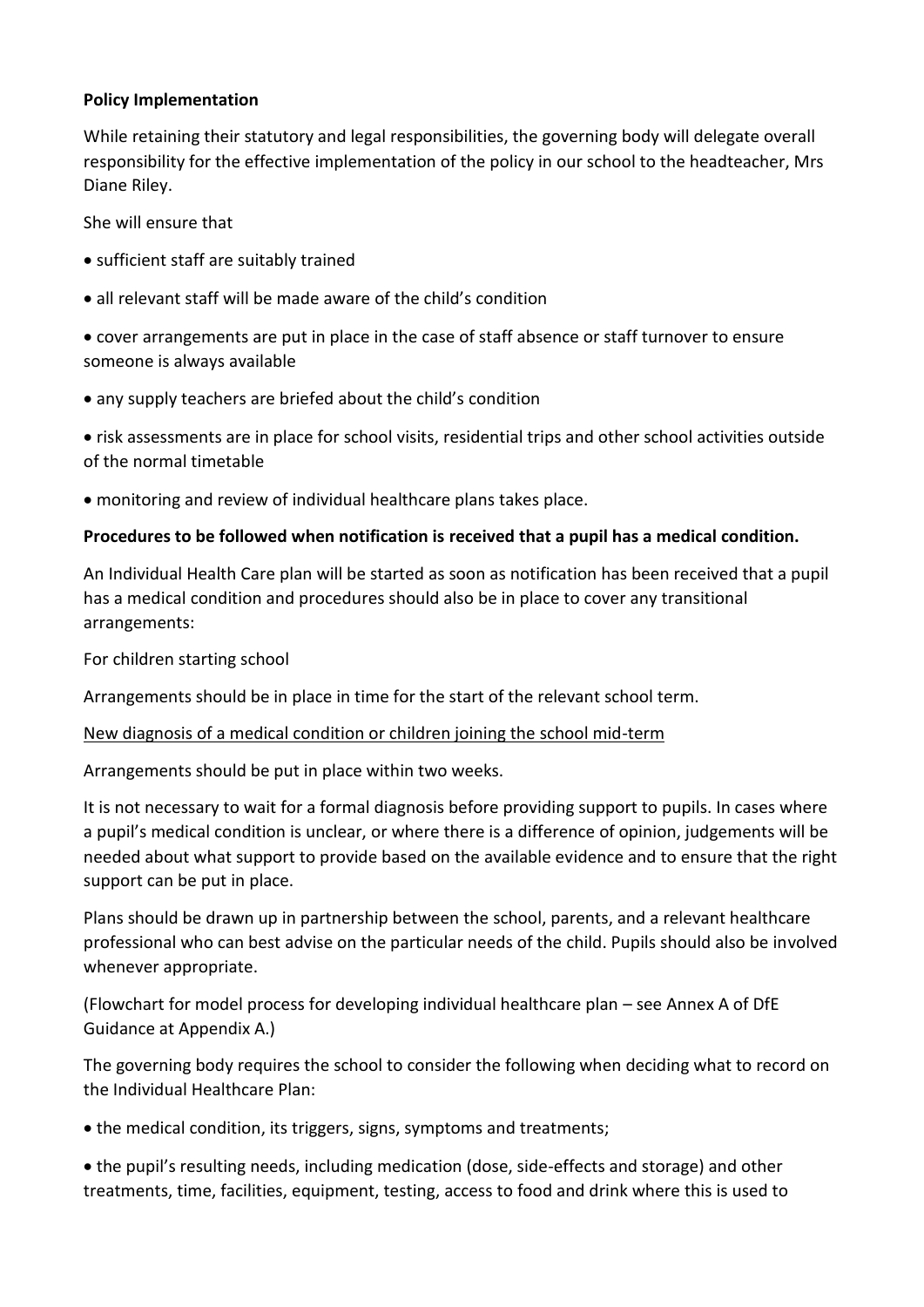manage their condition, dietary requirements and environmental issues eg crowded corridors, travel time between lessons;

 specific support for the pupil's educational, social and emotional needs – for example, how absences will be managed, requirements for extra time to complete exams, use of rest periods or additional support in catching up with lessons, counselling sessions;

 the level of support needed, (some children will be able to take responsibility for their own health needs), including in emergencies. If a child is self-managing their medication, this should be clearly stated with appropriate arrangements for monitoring;

 who will provide this support, their training needs, expectations of their role and confirmation of proficiency to provide support for the child's medical condition from a healthcare professional; and cover arrangements for when they are unavailable;

who in the school needs to be aware of the child's condition and the support required;

 arrangements for written permission from parents and the headteacher for medication to be administered by a member of staff, or self-administered by the pupil during school hours;

 separate arrangements or procedures required for school trips or other school activities outside of the normal school timetable that will ensure the child can participate, eg risk assessments;

 where confidentiality issues are raised by the parent/child, the designated individuals to be entrusted with information about the child's condition; and

 what to do in an emergency, including whom to contact, and contingency arrangements. Some children may have an emergency healthcare plan prepared by their lead clinician that could be used to inform development of their individual healthcare plan.

# **Reporting to governing body.**

The governing body will ensure that plans are reviewed at least annually or earlier if evidence is presented that a child's needs have changed.

The headteacher is required to inform the governing body of the number of pupils requiring an individual healthcare plan and provide assurance that reviews of Individual care plans have taken place in his reports to the governing body.

# Staff Training and Support

Supporting a child with medical conditions during school hours is not the sole responsibility of one person. A range of people, working in partnership to meet the needs on the individual child, will provide effective support. ( see para 20 of DfE Guidance Appendix A to this policy.)

The governing body will ensure that staff will be supported in carrying out their role to support pupils with medical conditions.

Any member of school staff providing support to a pupil with medical needs must have received suitable training.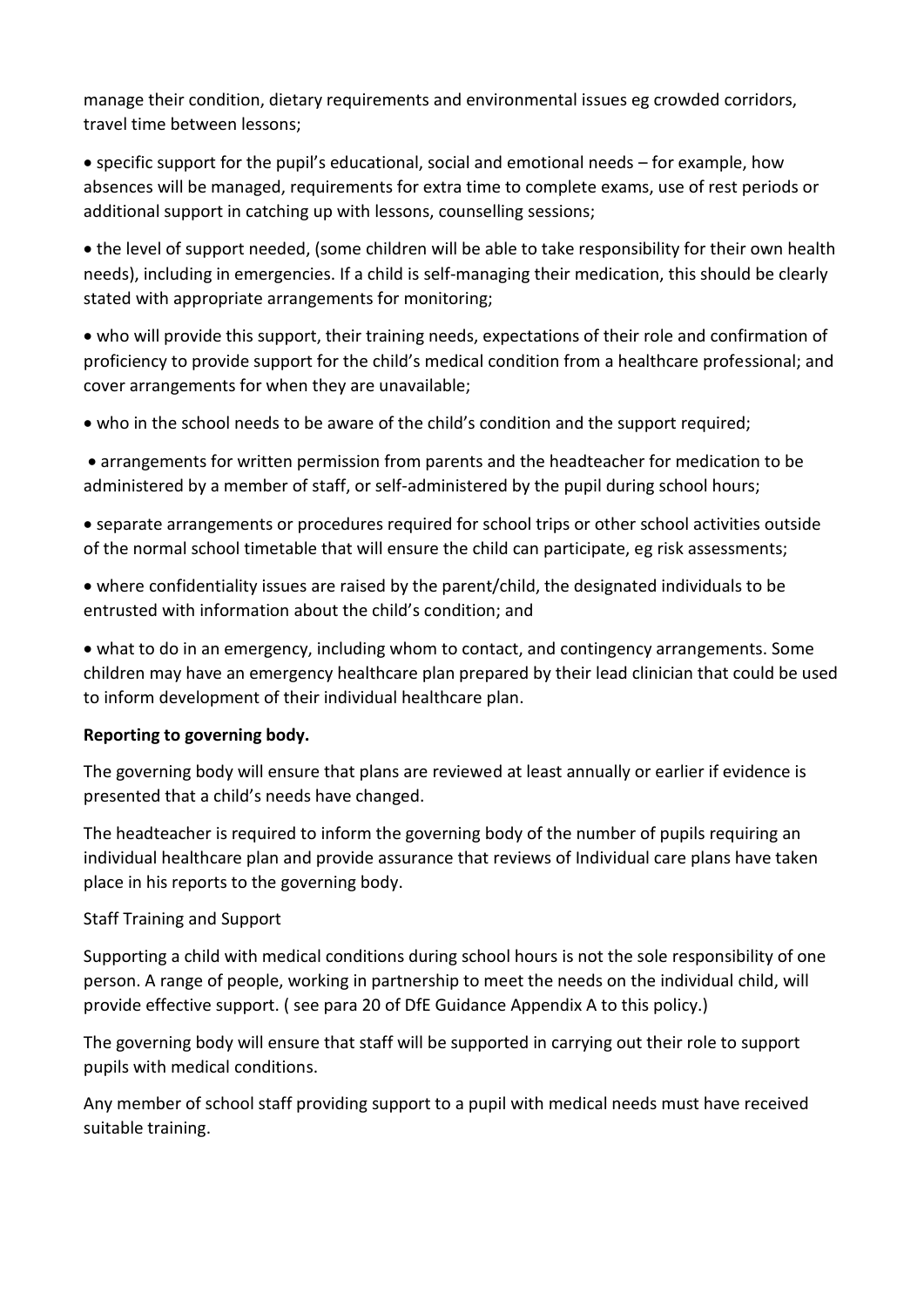In addition, whole school awareness will be delivered annually so that all staff are aware of the school's policy for supporting pupils with medical conditions and their role in implementing that policy. Induction arrangements for new staff should be included.

Training needs of staff will be identified by the headteacher or other member of the senior leadership team in conjunction with the relevant healthcare professional during the development or review of an individual healthcare plan.

Any necessary training will be commissioned by the school from an appropriate provider.

# **Administration of medicines and children managing their own medical needs.**

Staff must not give prescription medicines or undertake health care procedures without appropriate training (updated to reflect any individual healthcare plans). Healthcare professionals, including the school nurse, can provide confirmation of the proficiency of staff in a medical procedure, or in providing medication.

After discussion with parents, children who are competent should be encouraged to take responsibility for managing their own medicines and procedures. This should be reflected within individual healthcare plans.

Children who can take their medicines themselves or manage procedures may require an appropriate level of supervision. If it is not appropriate for a child to self-manage, then relevant staff should help to administer medicines and manage procedures for them.

If a child refuses to take medicine or carry out a necessary procedure, staff should not force them to do so, but follow the procedure agreed in the individual healthcare plan. Parents should be informed so that alternative options can be considered.

# **Record keeping and informing parents.**

Written records must be kept by the school of all medicines administered to children.

In the case of inhalers, the school must inform parents if a child uses their inhaler more frequently than is usual for them.

Parents must be informed immediately if it is necessary for an Epipen to be used.

# **Managing medicines on the school premises**

The school must ensure that medicines are only administered at school when it would be detrimental to a child's health or attendance at school not to do so and in accordance with the individual healthcare plan.( For detailed guidance, see para 35 of DfE guidance Appendix A.)

Children should know where their medicines are at all times and be able to access them immediately. Devices such as asthma inhalers, blood glucose testing meters and adrenaline pens should be always readily available to children and not locked away. This is particularly important to consider when outside of school premises e.g: on school trips.

The governing body requires the school to store all medicines safely and appropriately.

Appropriate storage will include:

Inhalers and Epipens held by the class teacher in an appropriate container.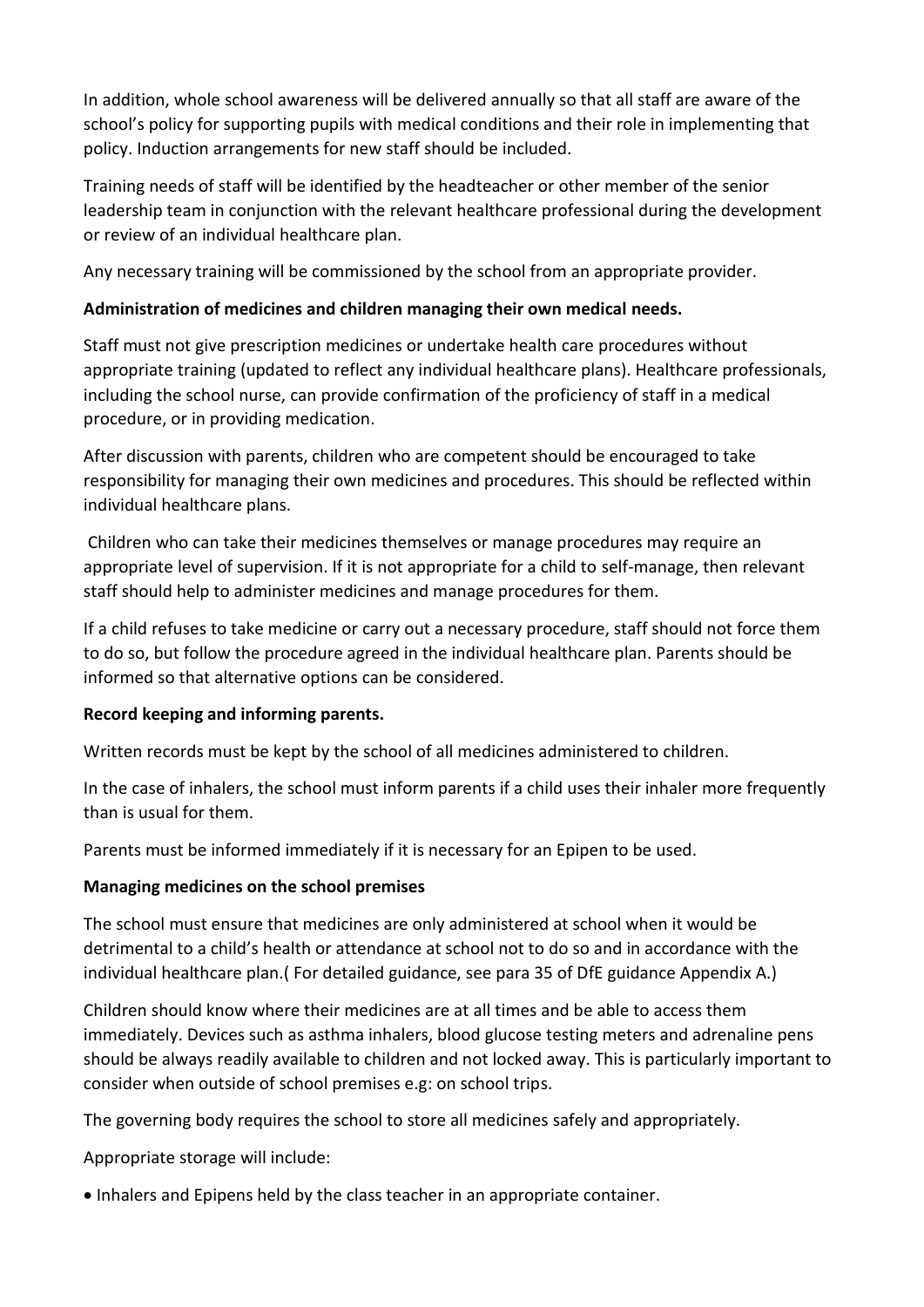Other medicines held in the school office in a drawer or cupboard (or stored in a staffroom refrigerator if appropriate.)

 An appropriate container for all medicines taken on residential trips to be managed by a designated member of staff on the trip.

# **Medicines must not be stored where they could be easily accessed by other children.**

## **Emergency procedures**

As part of general risk management processes, the school is required to have arrangements in place for dealing with emergencies.

Where a child has an individual healthcare plan, this must clearly define what constitutes an emergency and explain what to do, including ensuring that all relevant staff are aware of emergency symptoms and procedures. Other pupils in the school should know what to do in general terms, such as informing a teacher immediately if they think help is needed.

If a child needs to be taken to hospital, a member of staff must stay with the child until the parent arrives, or accompany a child taken to hospital by ambulance.

The school needs to ensure they understand the local emergency services cover arrangements and that the correct information is provided for navigation systems:

- Dial emergency services on (9) 999.
- The correct address of the school is:

Hallaton CE Primary School, Churchgate, Hallaton, Leics LE18 6TY.

## **Unacceptable practice**

Although school staff should use their discretion and judge each case on its merits with reference to the child's individual healthcare plan, it is not acceptable practice to:

 prevent children from easily accessing their inhalers and medication and administering their medication when and where necessary;

• assume that every child with the same condition requires the same treatment;

 ignore the views of the child or their parents; or ignore medical evidence or opinion, (although this may be challenged);

 send children with medical conditions home frequently or prevent them from staying for normal school activities, including lunch, unless this is specified in their individual healthcare plans;

 if the child becomes ill, send them to the school office or medical room unaccompanied or with someone unsuitable;

 penalise children for their attendance record if their absences are related to their medical condition eg hospital appointments;

 prevent pupils from drinking, eating or taking toilet or other breaks whenever they need to in order to manage their medical condition effectively;